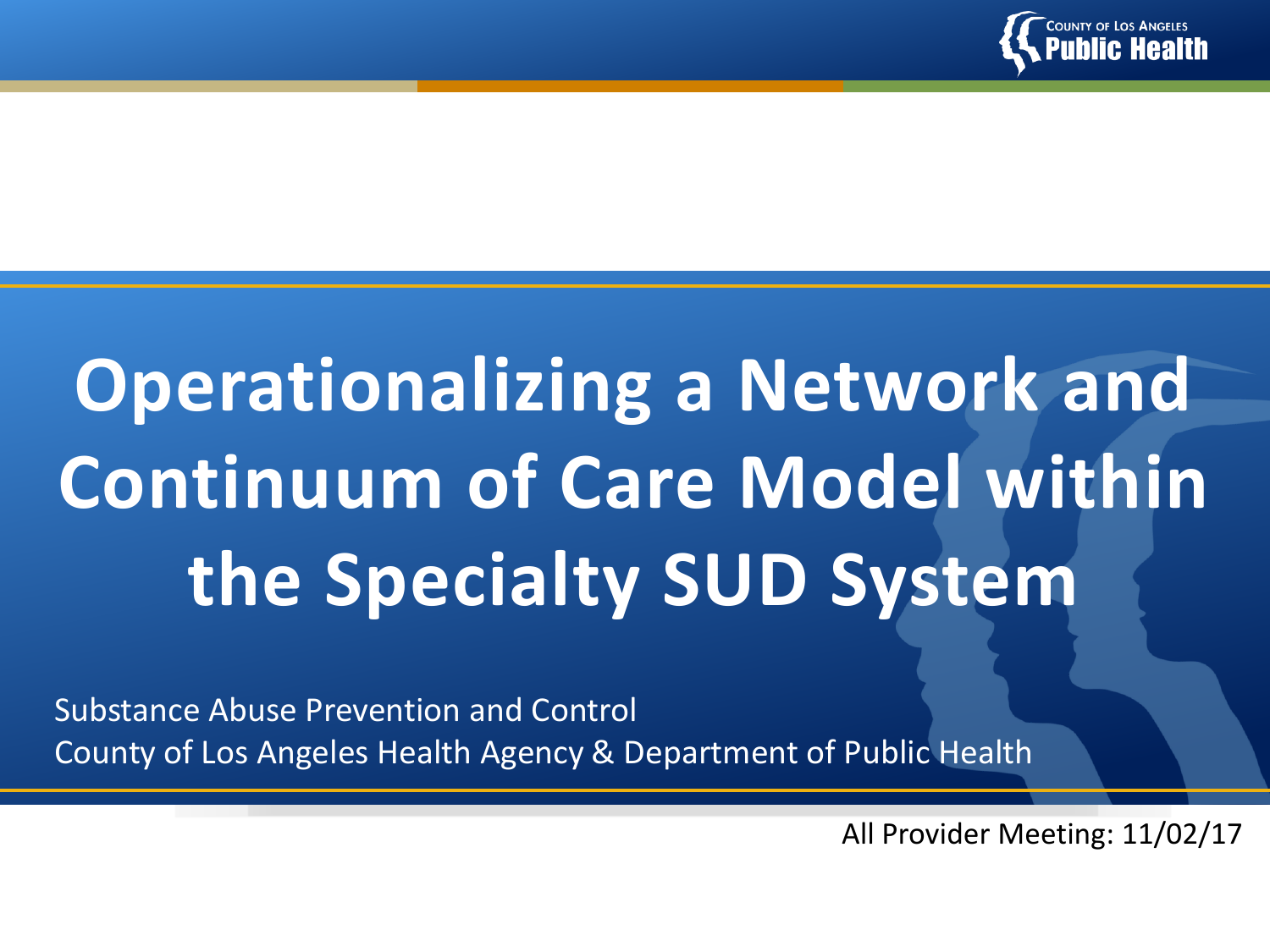

## **Overview**

## • **Framing the Issue**

- Acute vs. Chronic Conditions
- Episodic vs. Continuum Models of Care
- **Using the Full Continuum of SUD Care**

## • **Operating as a Network of Care**

#### **WHEN QUESTIONS ARISE:**

#### **1 st SAPC website**

- Provider Manual
- FAQ's
- Documentation Checklist
- Most recent forms
- Timeline Factsheet



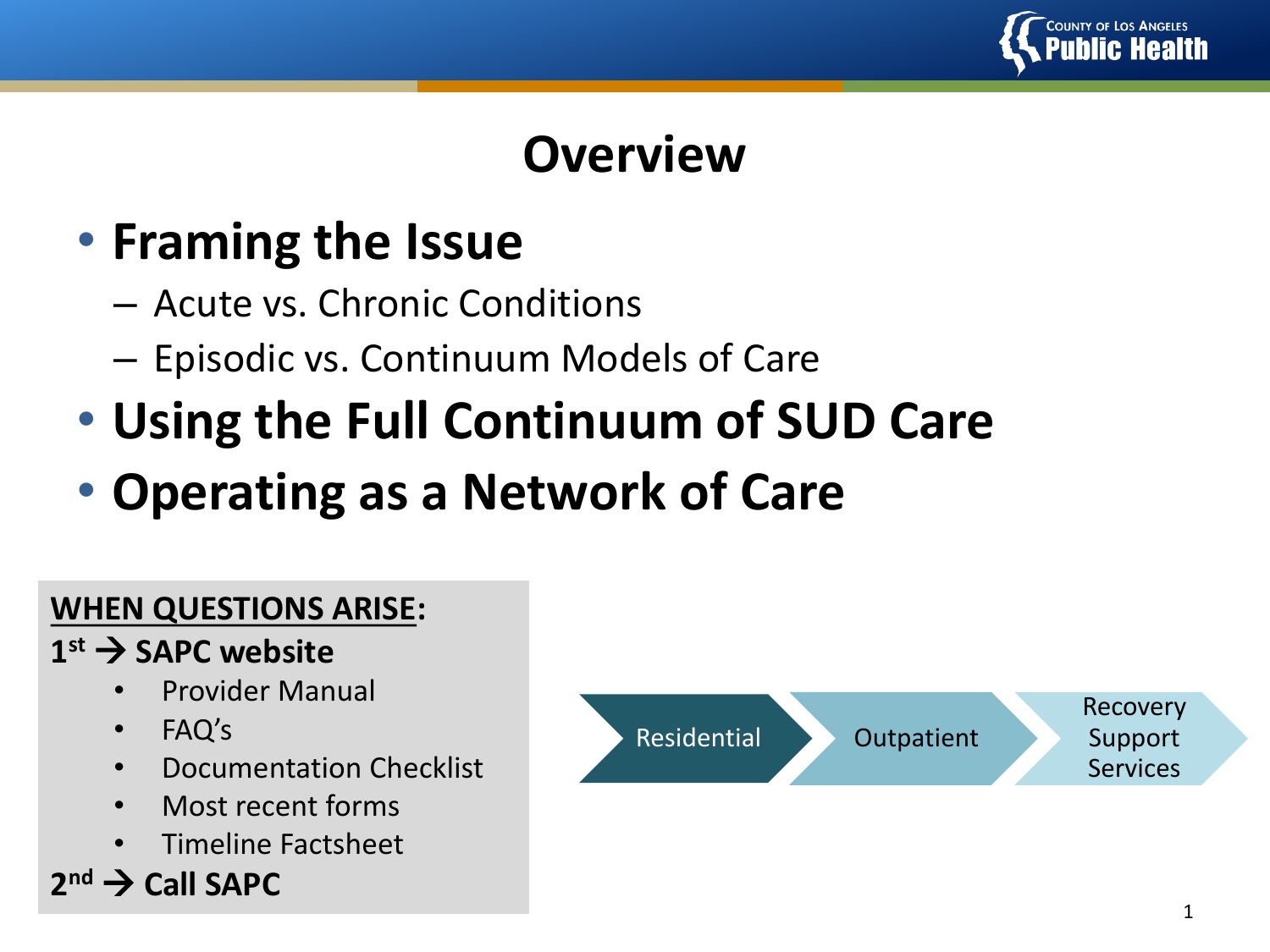

2

2

# **Framing the Issue**

- **Condition:** *Acute* **vs.** *Chronic*
- **Care Delivery:** *Episodic* **vs.** *Continuum*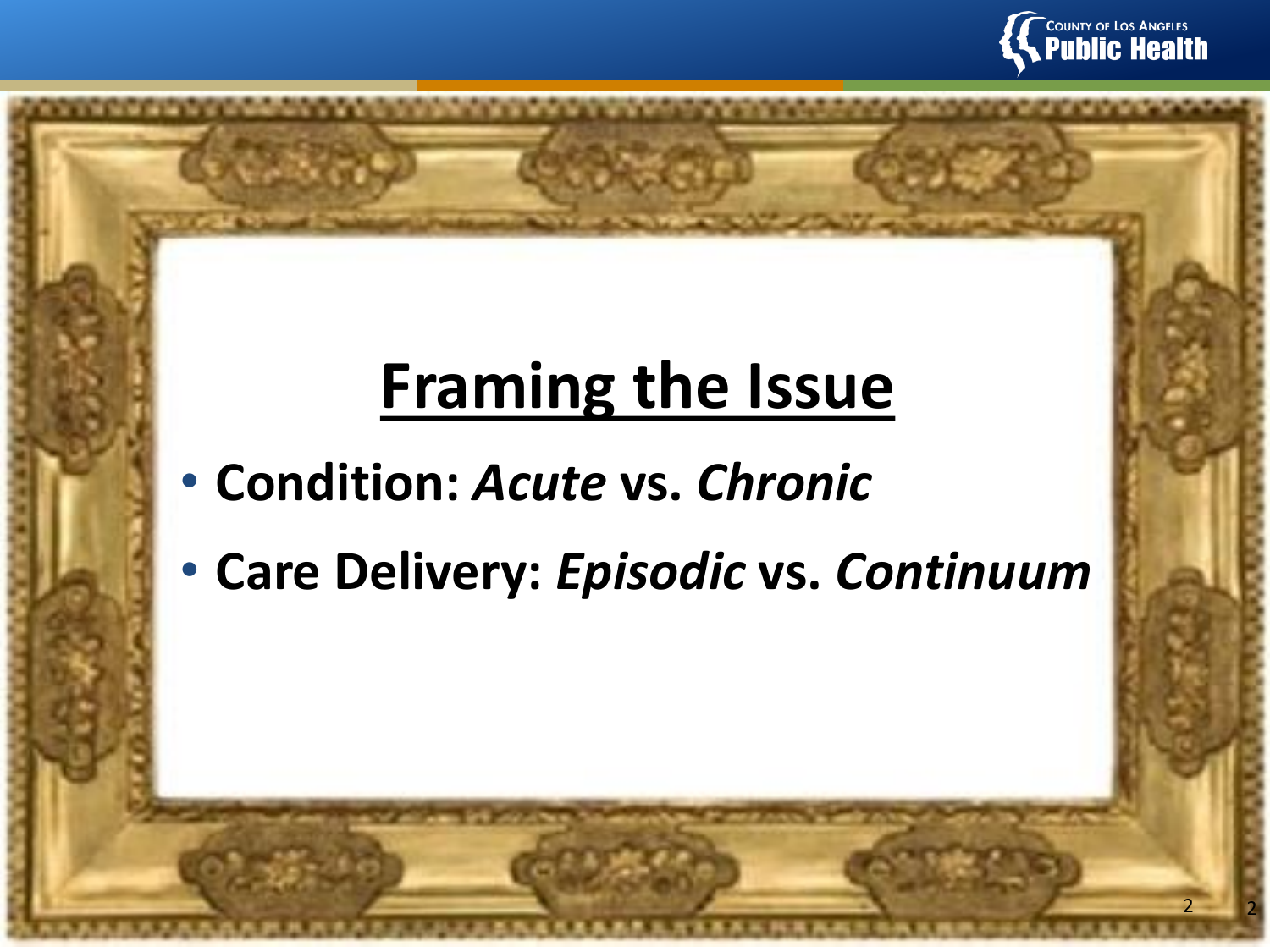

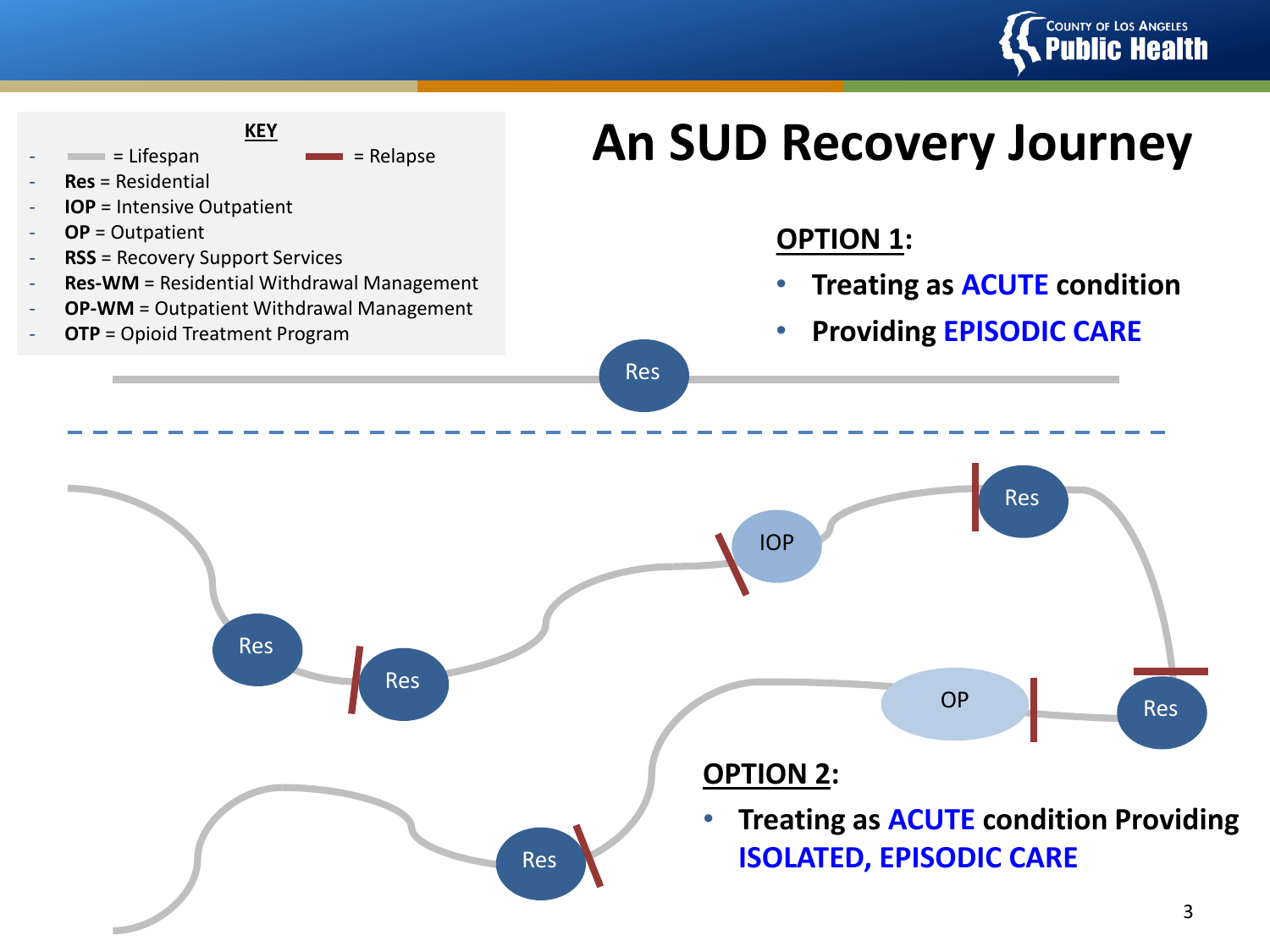

## **An SUD Recovery Journey (cont'd)**

#### **OPTION 3 – THE GOAL!**

- **Treating condition as CHRONIC**
- **Providing FULL CONTINUUM OF SUD CARE**

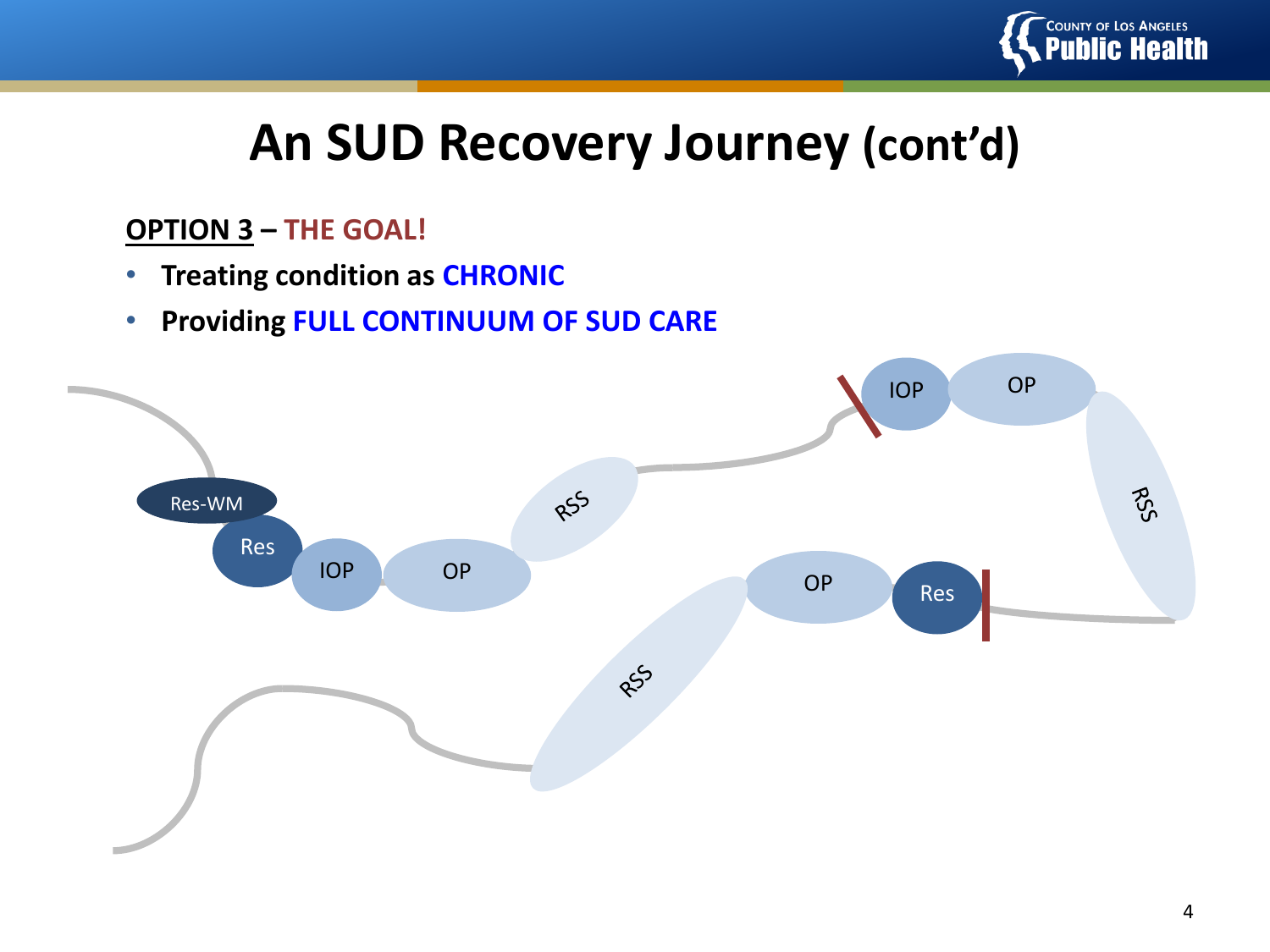

# **1. Levels of Care 2. Types of Service 3. Therapeutic Approach Using the Full Continuum of SUD Care**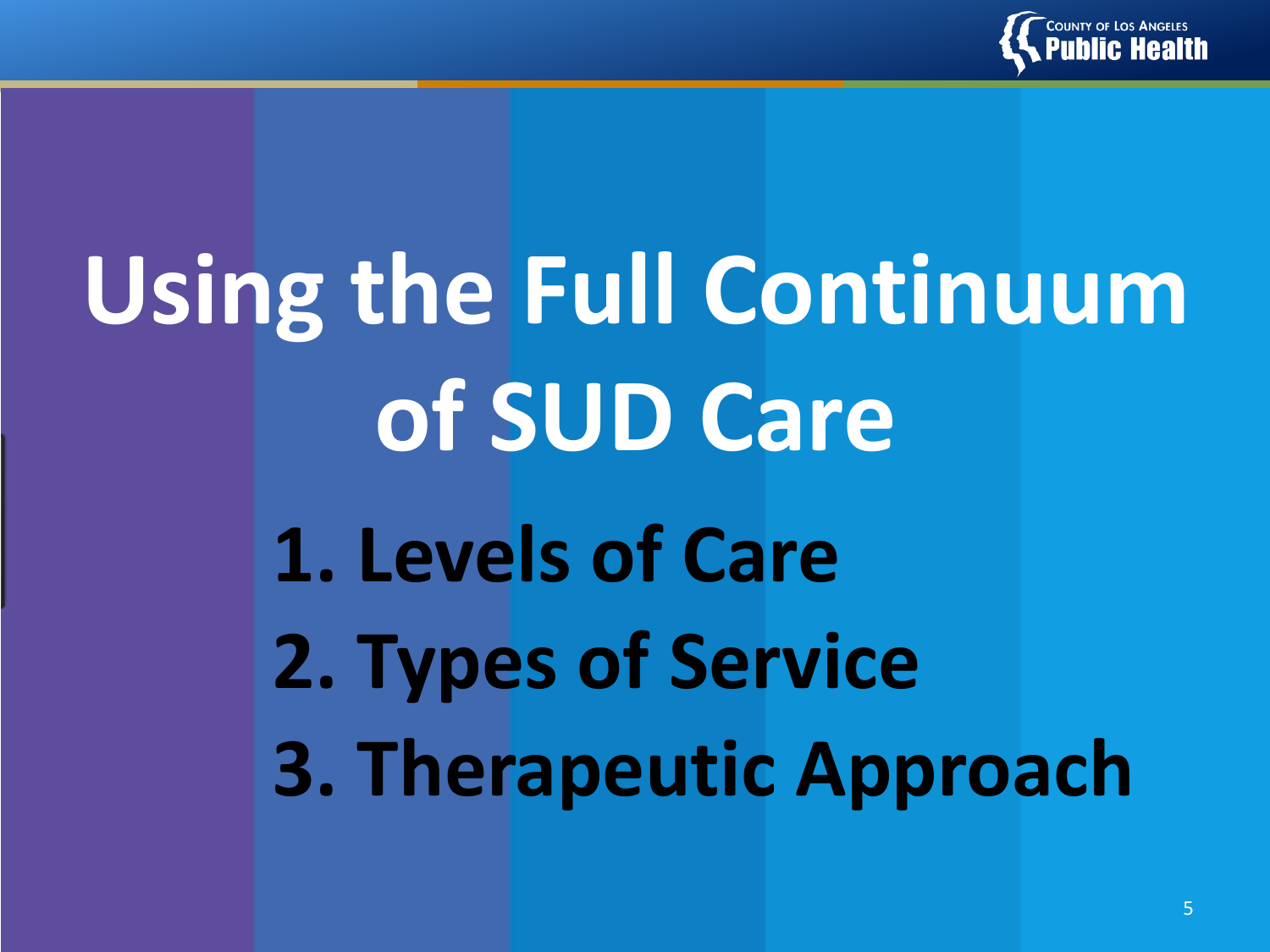

#### **What Does a Full Continuum of SUD Care Look Like?**

**A full continuum/spectrum of services that are available and accessible to meet the dynamic and varied needs of patients from precontemplation to maintenance of recovery**

#### **1. Levels of Care**

| OTP. | Inpt WM | Inpt<br>(3.7-WM Treatment  <br>& 4-WM) $(3.7 & 4.0)$ | Res-WM<br>$(3.2 -$<br>WM) | <b>Res</b><br>(3.1, 3.3, )<br>73.5) | OP-WM<br>$(1-WM)$ | <b>IOP</b><br>(2.1) | <b>OP</b><br>(1.0) | Recovery<br>Support<br><b>Services</b> |
|------|---------|------------------------------------------------------|---------------------------|-------------------------------------|-------------------|---------------------|--------------------|----------------------------------------|
|------|---------|------------------------------------------------------|---------------------------|-------------------------------------|-------------------|---------------------|--------------------|----------------------------------------|

#### **2. Types of Services**

| Case       | <b>Medications</b> | Recovery       | Field-       | Family  | Individual | Group   |
|------------|--------------------|----------------|--------------|---------|------------|---------|
| Management | for Addiction      | <b>Bridge</b>  | <b>Based</b> | Therapy | Therapy    | Therapy |
|            | Treatment          | <b>Housing</b> | Services     |         |            |         |

#### **3. Therapeutic Approach**

| Firm Approach                          |  |  | Soft Approach |  |  |  |
|----------------------------------------|--|--|---------------|--|--|--|
| Foundation: MOTIVATIONAL INTERVIEWING! |  |  |               |  |  |  |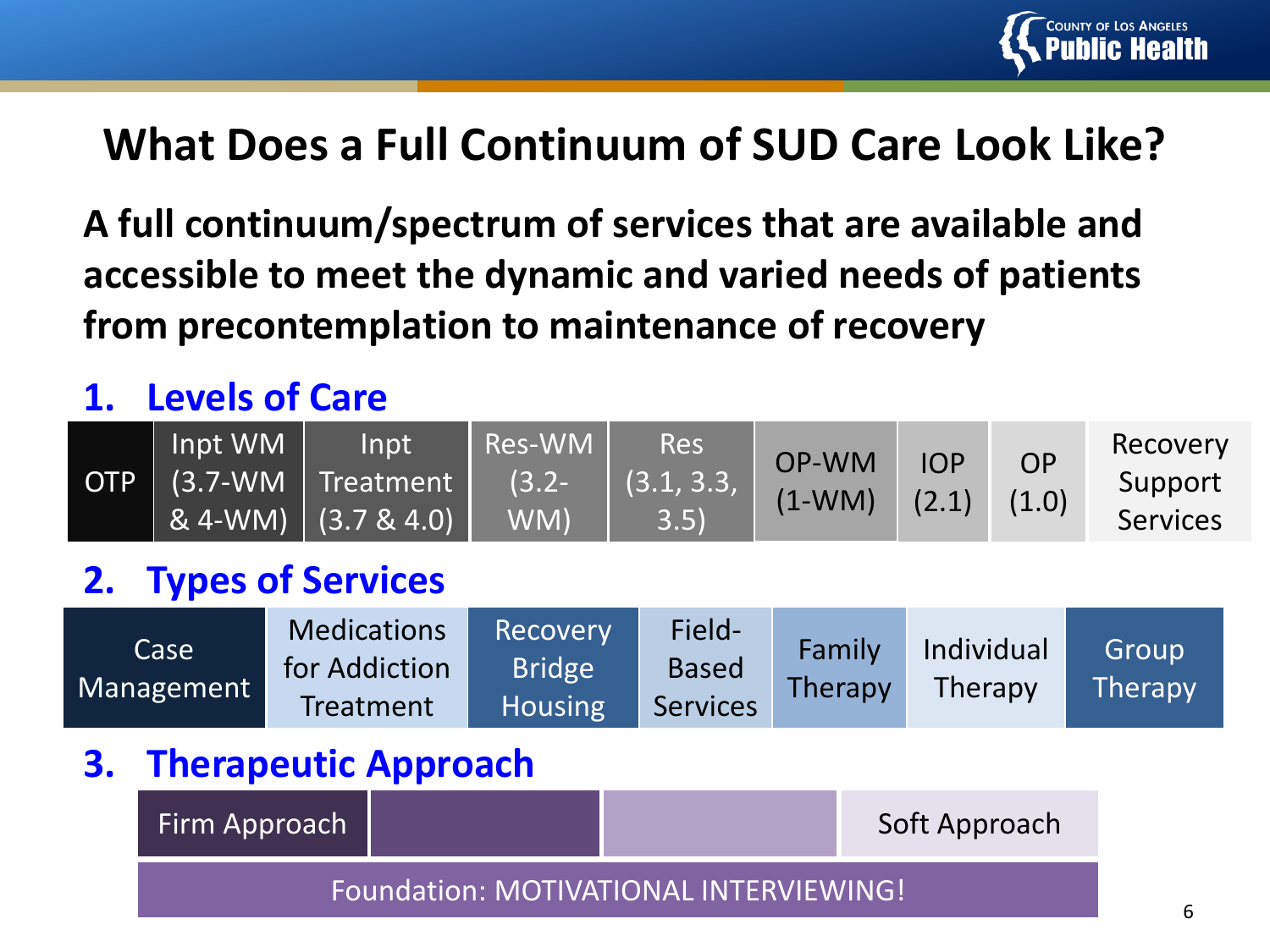

#### **How Can Providers Use the Full Continuum of SUD Care?**

#### • **Knowledge**

- Know what an SUD continuum of care is and why it benefits both patients and providers  $\rightarrow$  This is also important so we can begin to shift the general public's view of what SUD treatment looks like.
- **Think of yourselves as a** *component* **of the recovery journey for your patients, not the recovery destination**
	- Think and look outside the walls of your treatment site about what other services are needed to assist your patient's recovery journey.
- **THINK AHEAD about what your patients will need AFTER the services you provide them**
	- If you think of your treatment site as just one step of the recovery journey for your patients, what is their next step (e.g., next level of care)?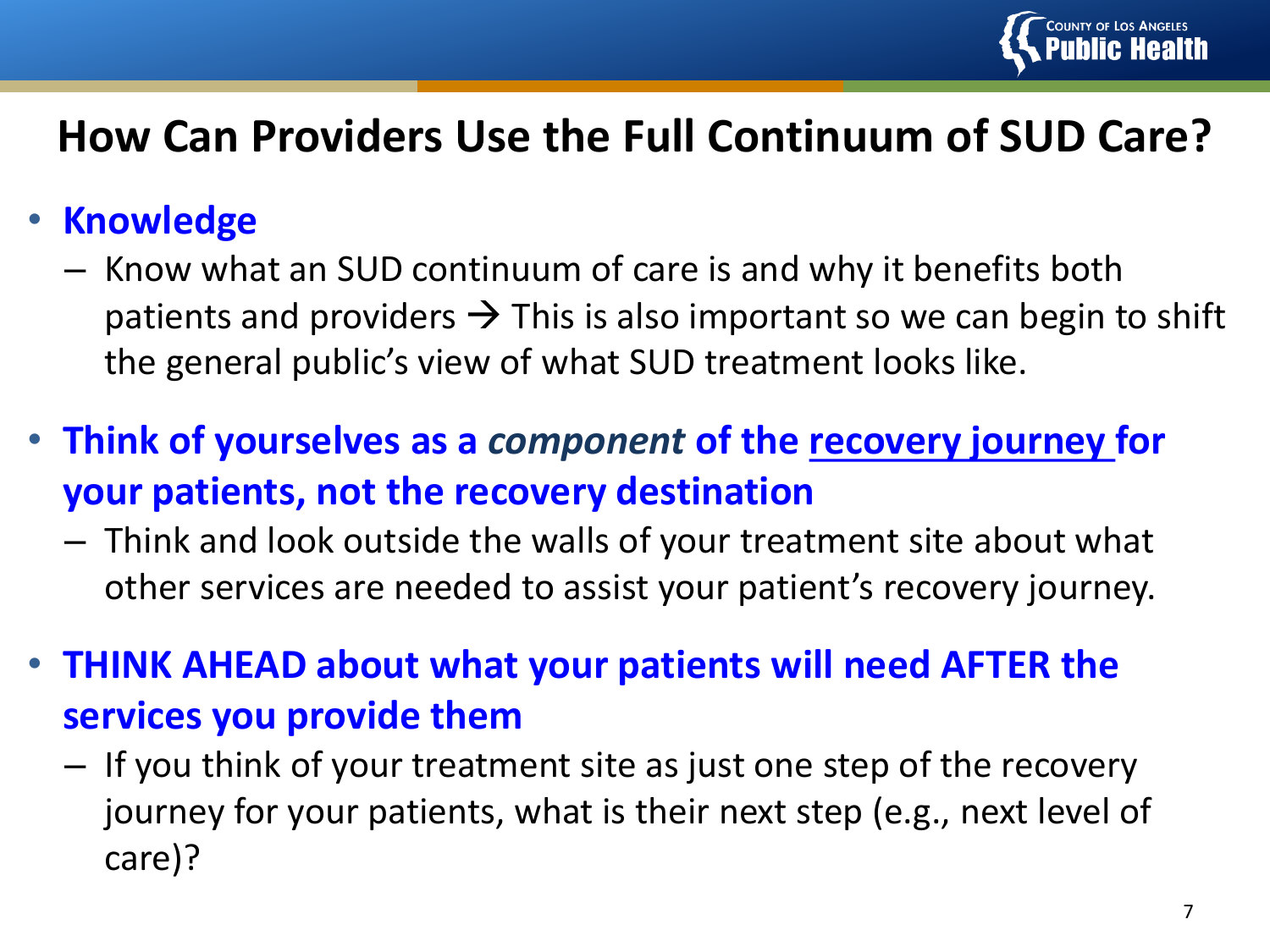

#### **How Can Providers Use the Full Continuum of SUD Care? (cont'd)**

- Use the tools at your disposal  $\rightarrow$  Provide billable services that promote use of the different levels of care and types of services available across the SUD continuum
	- Example:

glue

- **Case Management**  $\rightarrow$  Billable services to actively connect patients to necessary benefits and services:
	- **Medi-Cal enrollment**
	- Helping patients **transition to the next level of SUD care**
	- Helping patients with **housing needs** (RBH, CES)
	- Helping patients obtain **other necessary services** (MAT, physical & mental health care)

**Think of case management as the** *glue* **of quality SUD care that providers can use to actively connect patients to a variety of needed benefits and services**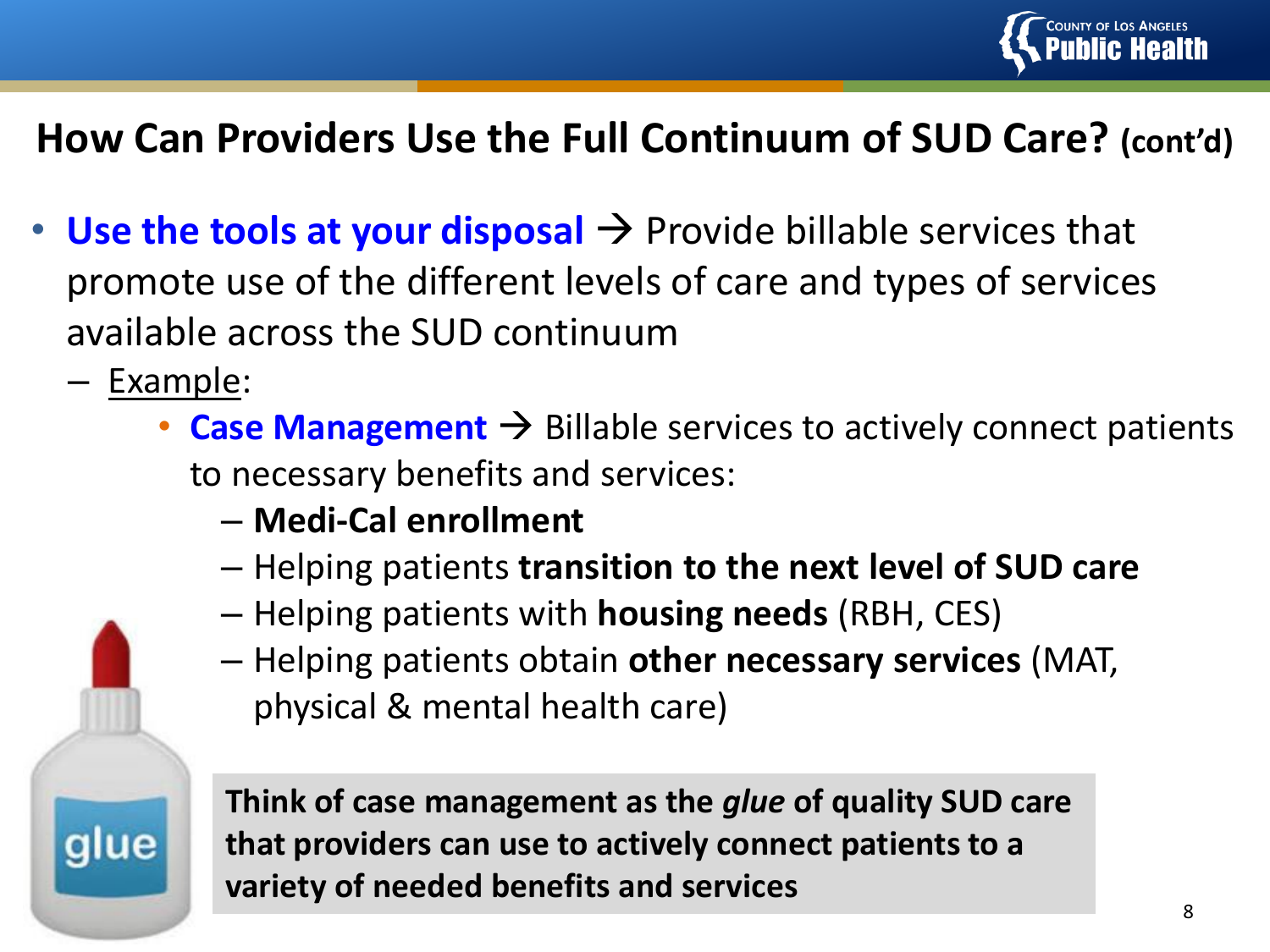

# **Operating as a Network of Care**

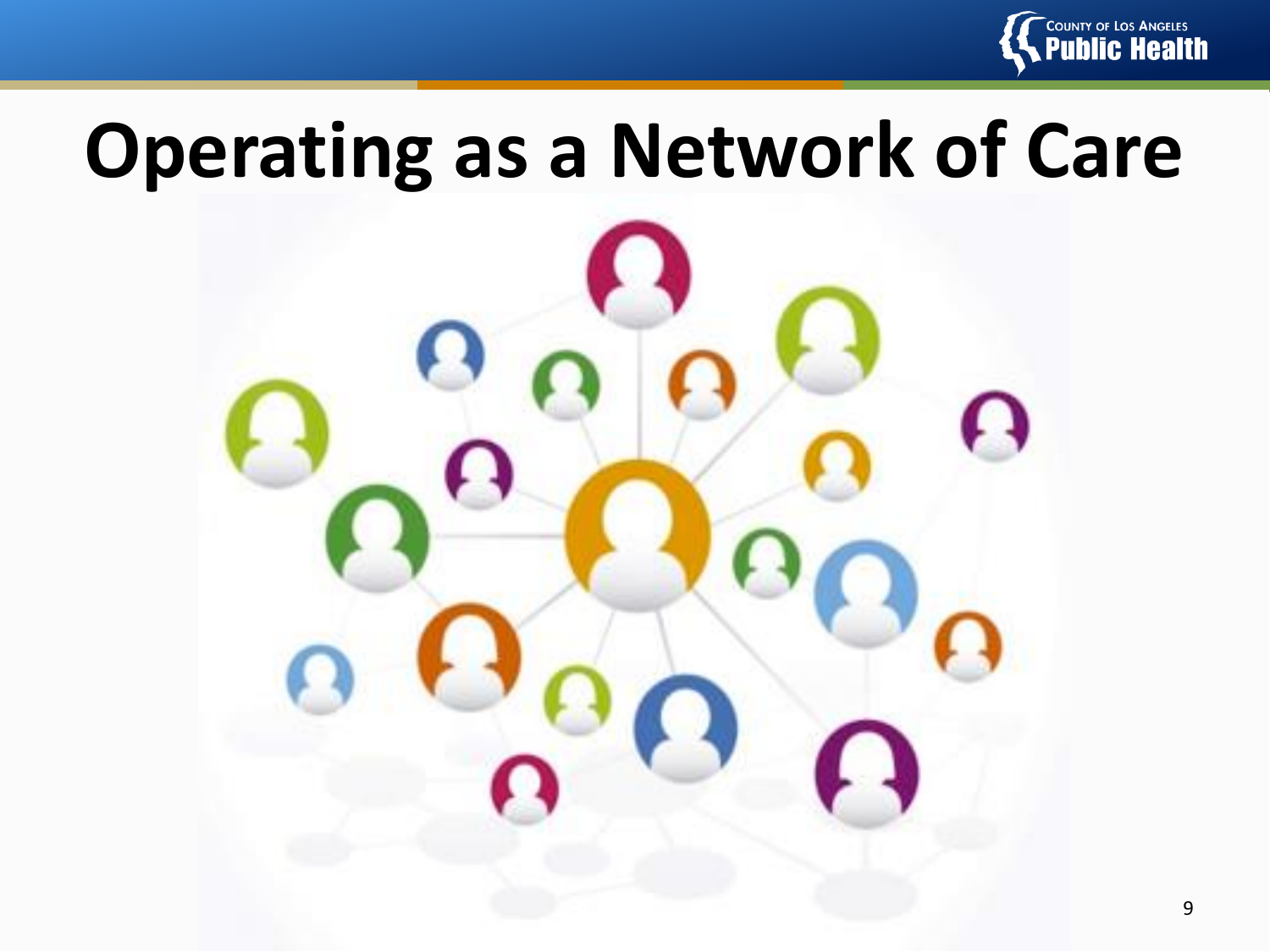

#### **What Does it Mean to Operate as a Network of Care?**

• **Definition of "network":** System of interconnected people or things

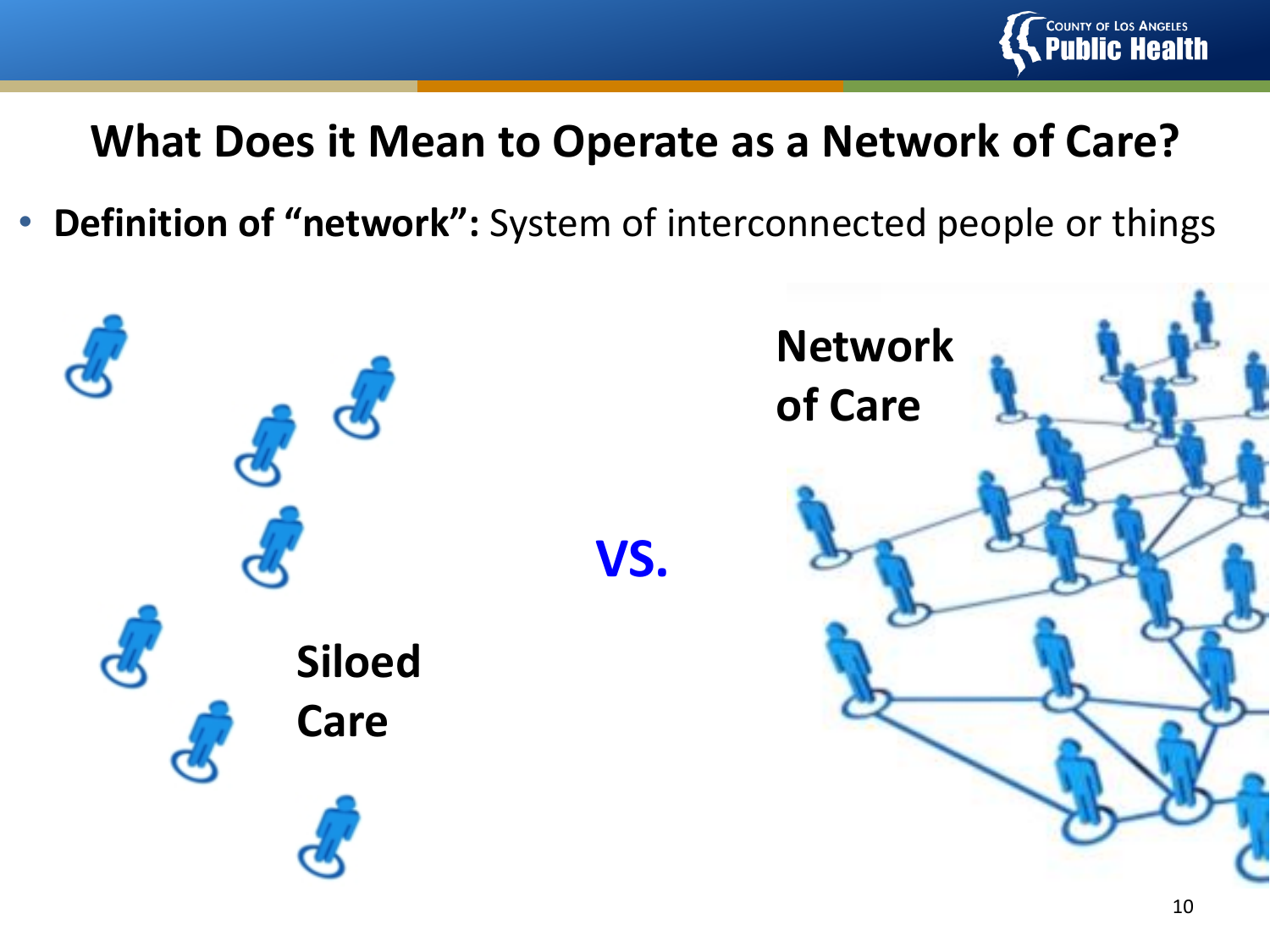

#### **How Can Providers Operate as a Network of Care?**

- **A specialty SUD system that is operating as a network of care and benefiting from a full continuum of care within that network is:**
	- *Coordinating* **between providers**
	- *Communicating* **between providers**

*Transitioning* **patients to necessary services and the "next step" in their recovery journey**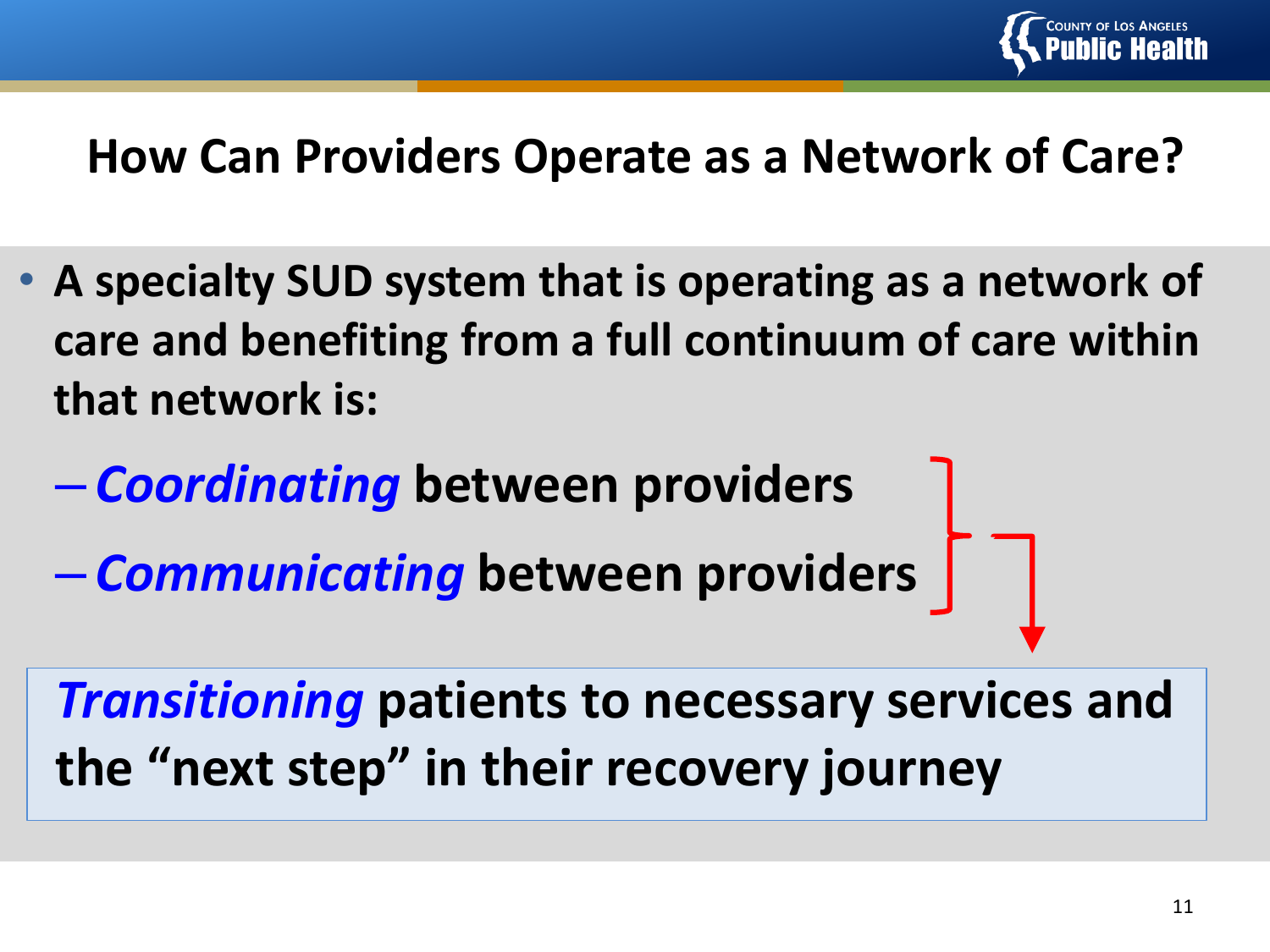

### **Scenarios – Taking a "Network" Approach and Using the "Full Continuum of Care"**

- **Scenario 1: Homeless patient who is Medi-Cal eligible but not yet enrolled presents for residential SUD treatment.**
- **Scenario 2: Outpatient patient has been doing well, recently got a job, and is indicating he feels ready to "graduate" care.**
- **Scenario 3: Patient in IOP treatment is experiencing recent stressors that have triggered her PTSD, causing her to experience significant cravings as a result.**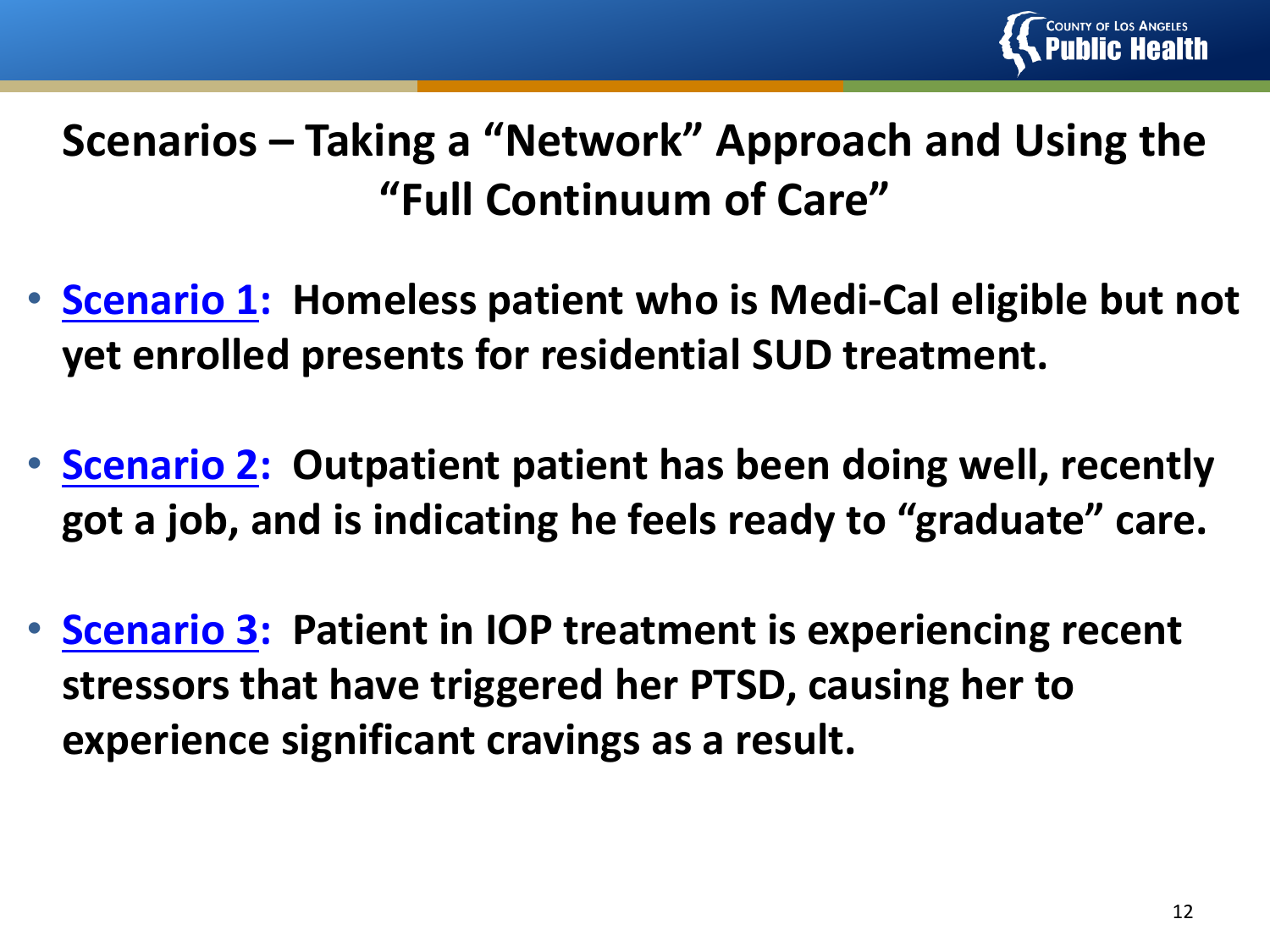

#### **Intersection Between a Network and Continuum of Care**

**Healthcare System**

#### **\*INFORMATION SHARING\***

**SUD Network of Care**

**Continuum of Care**

- **Information sharing is required within a network of providers delivering a full continuum of SUD care**
	- **Coordination**
	- **Communication**
	- **Transition**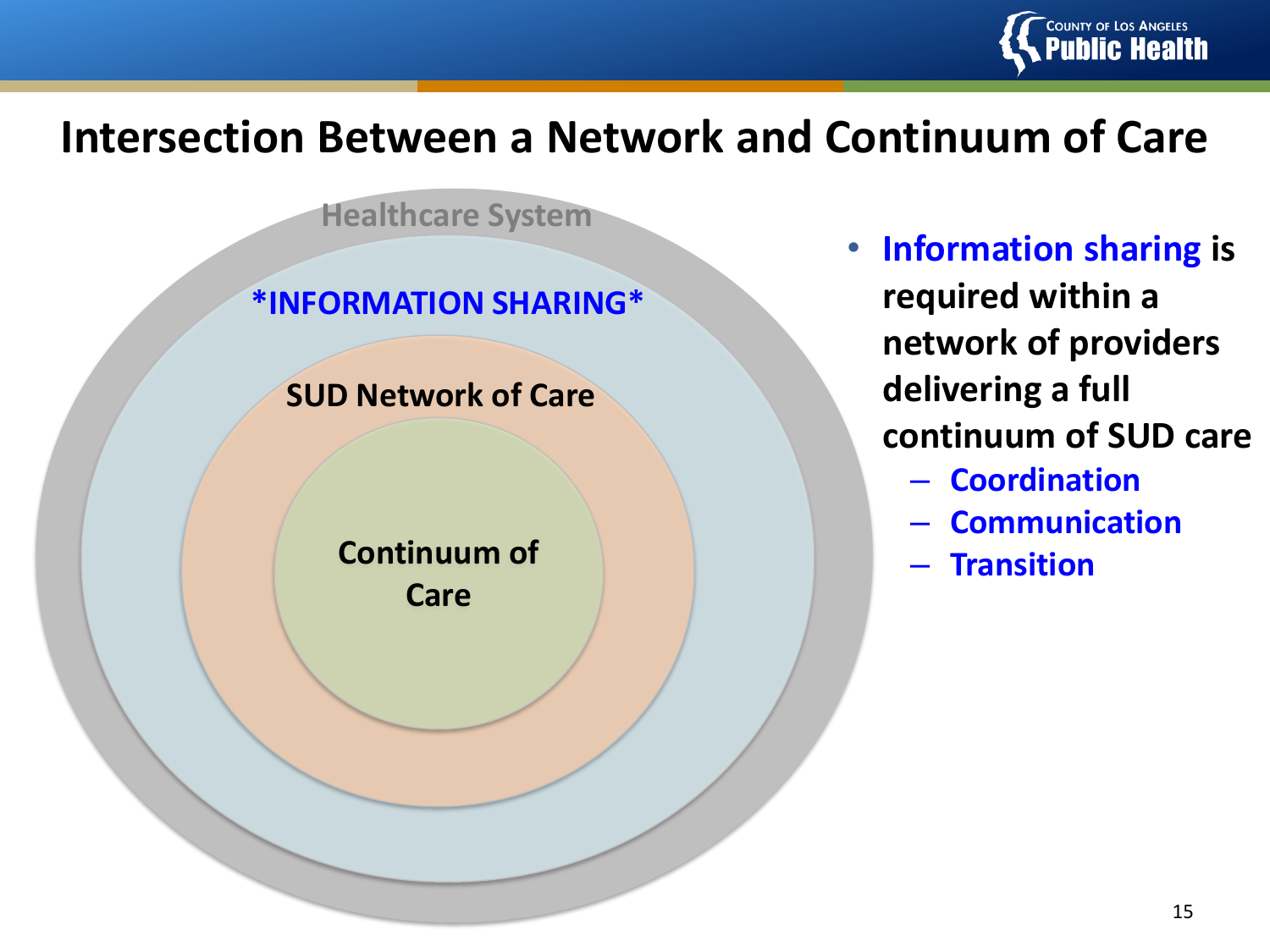

#### **Benefits of Information Sharing**

#### • **Patient Level**

– Information sharing **gives patients access to a greater scope of services through care coordination to ensure they receive the services they need, as opposed to the services that are available**.

#### • **Provider Level**

- Information sharing **allows providers to improve their efficiencies and maximize their workforce** by sharing what services other providers have delivered so they can avoid duplication, while also better meeting patient needs through care coordination.
- **Reduces staff burnout & improves morale** by:
	- Improving patient outcomes
	- Interacting with other providers to make work more fulfilling

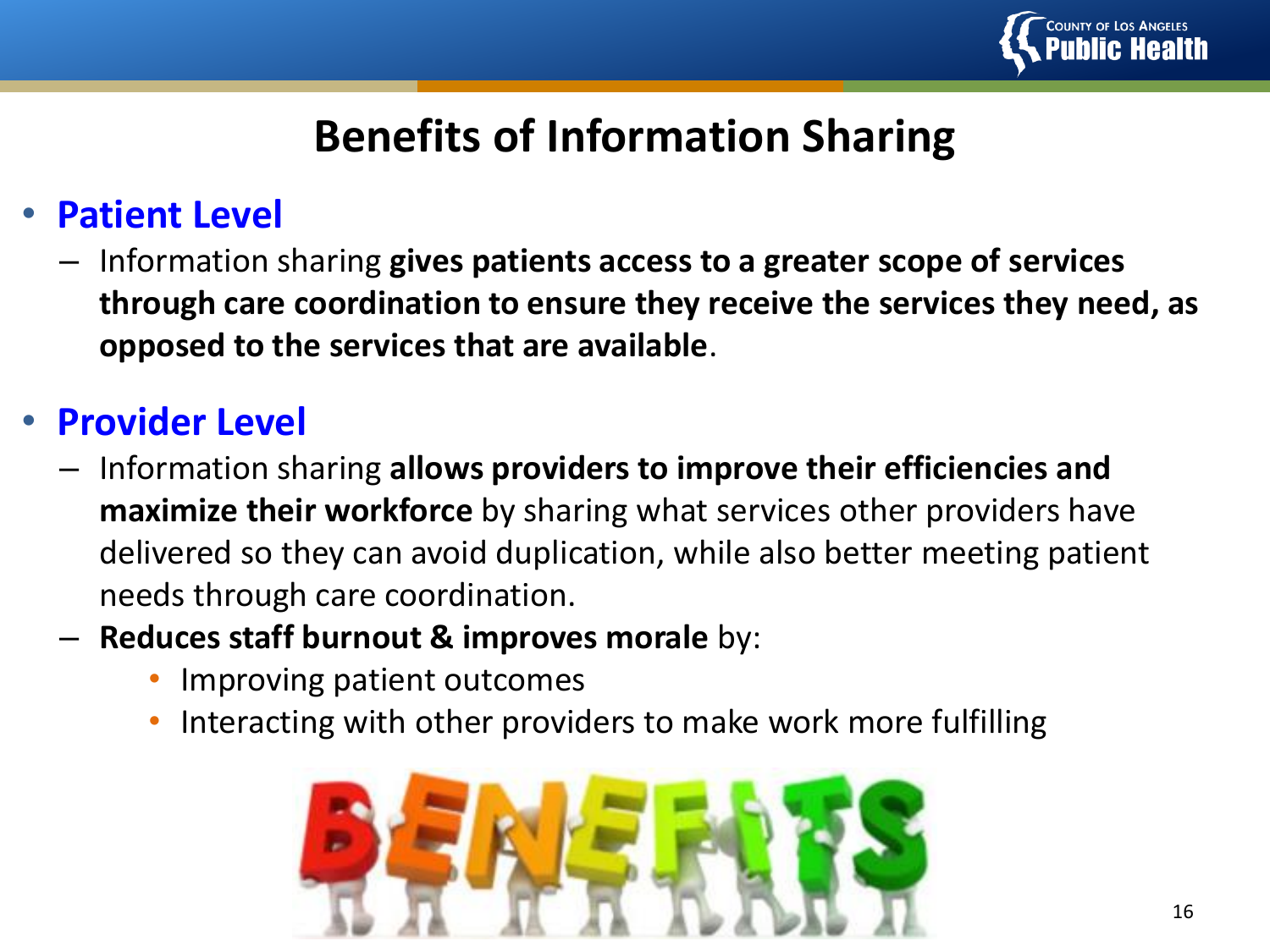

#### **Benefits of Information Sharing (cont'd)**

- **System Level**
	- **Enables a system of providers to work together as a NETWORK and CONTINUUM OF CARE**
	- **Improves access to services** by minimizing system-wide gaps through care coordination
	- **Improves efficiencies** of system by maximizing workforce
	- **Improves health outcomes**